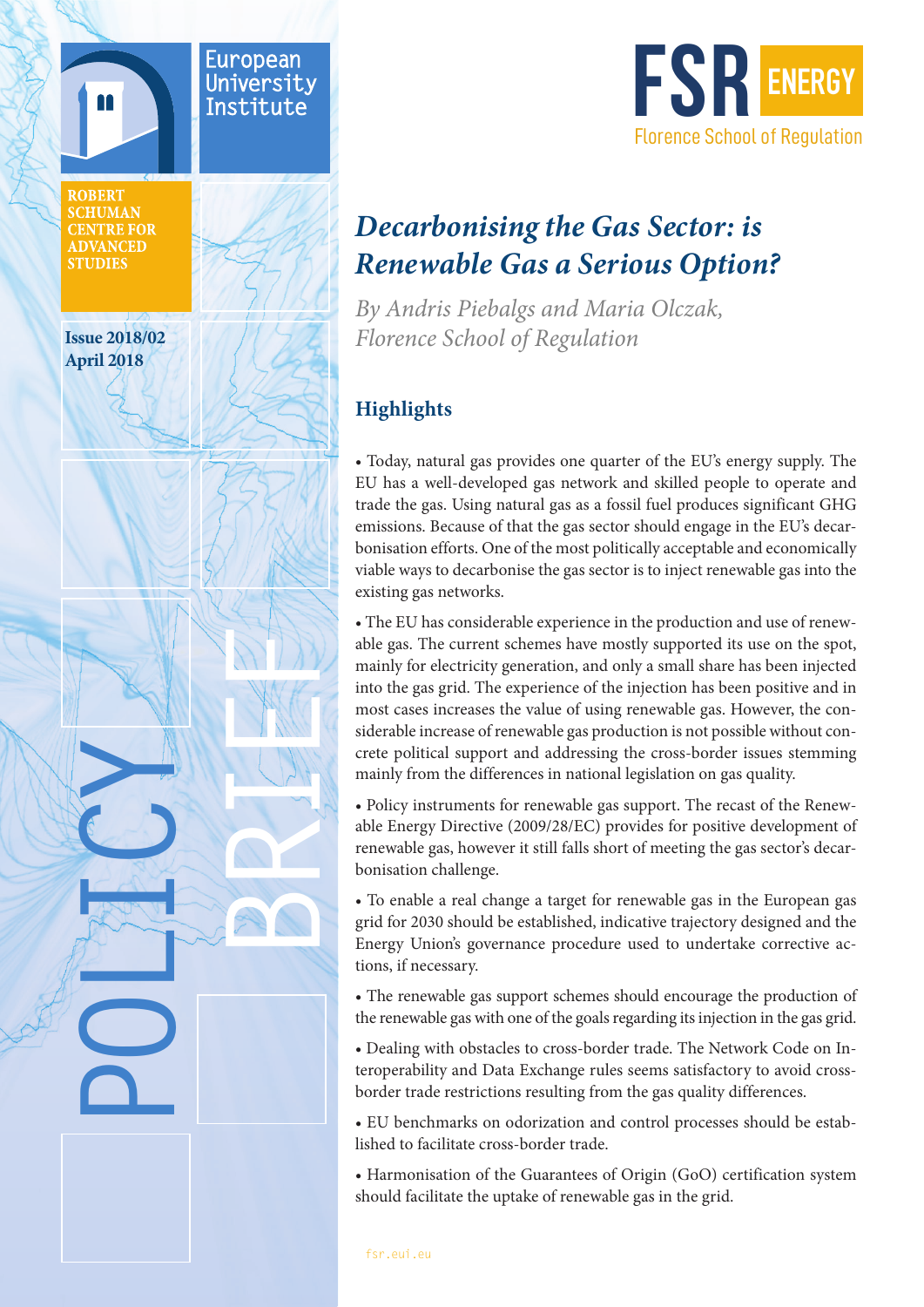

#### **1. Introduction**

The spring of 2017 marked ten years since European leaders reached an agreement on climate and energy objectives. The adoption of the so-called 20/20/20 targets, which were based on three pillars – the reduction of GHG emissions, deployment of renewable energy and energy efficiency – began a new chapter in the European Union's climate and energy policy. Ten years on, the Union *en bloc* is well on track to meet those objectives, with 17 Member States having already met their national targets in all three areas<sup>1</sup>. Nevertheless, achieving the 2030 and subsequent targets is proving to be a bigger challenge.

In order to meet the Paris Agreement objectives, the EU is required to reduce its emissions by 80-95% by 2050. This implies that the EU energy system, and necessarily the gas system, need to be decarbonised over the course of next three decades. However, today the generation of 1 MWh of electricity from natural gas produces 200 kg of CO2, and overall the current level of gas consumption creates more than 700 MtCO2e emissions<sup>2</sup>.

At the same time, for security of supply and market integration purposes the EU continues to support, and in some cases to finance, the construction of the new natural gas infrastructure. The latest list of the Projects of Common Interests (PCIs) proposed by the European Commission in November 2017

includes 173 PCIs, of which 53 are gas projects<sup>3</sup>. The list prompted vocal opposition, on the grounds that the continued spending on fossil fuels infrastructure is in conflict with EU climate policy objectives $4$ and may lead to the problem of stranded assets<sup>5</sup>. The argument that natural gas is a cleaner alternative to other conventional fuels and may serve as a back-up to intermittent renewable power production is being questioned, especially in the long-term perspective<sup>6</sup>.

The current models for the future role of gas in the EU energy system anticipate a steady gas demand. The CEER Report 'Study on the Future Role of Gas from a Regulatory Perspective' even in the low demand scenario case expects a demand of more than 400 bcm in 20357 . That makes a gas sector decarbonisation a real challenge. The options for the decarbonisation could be CCSU (Carbon Capture Storage and Use), increased use of renewable gases in place of natural gas, and carbon offsets by other actions (forestation etc.). An additional challenge is that measures taken shouldn't undermine the internal gas market functioning. From a political acceptability point of view, the increased use of renewable gases seems the easiest option for gas system decarbonisation.

By the term 'renewable gas(es)', known also as green gas, the authors understand: biogas and biomethane produced via anaerobic digestion, synthesis gas (syngas) generated through gasification and

- 4. Claude Turmes, 'The future of gas is not fossil but green', Euractiv, 20 February 2018.
- 5. Danila Bochkarev, '"Projects of Common Interest", or waste of public resources?', Euractiv, 8 February 2018.
- 6. Jonathan Stern, The Future of Gas in Decarbonising European Energy Markets: the need for a new approach, OIES Paper, NG 116, p. 6.
- 7. CEER "[Study on the Future Role of Gas from a Regulatory Perspective"](https://www.ceer.eu/documents/104400/-/-/6a6c72de-225a-b350-e30a-dd12bdf22378), Ref: C17-GPT-04-01, 6 March 2018, pp. 54-55.

<sup>1.</sup> See: European Environment Agency, Trends and projections in Europe 2017. Tracking progress towards Europe's climate and energy targets. EEA Report, No 17/2017, p. 14.

<sup>2.</sup> ENTSOG [Ten-year network development plan \(TYNDP\) 2017. Main report](https://www.entsog.eu/public/uploads/files/publications/tyndp/2017/entsog_tyndp_2017_main_170428_web_xs.pdf)., p. 90 and p. 92.

<sup>3.</sup> [Commission Staff Working Document](https://ec.europa.eu/energy/sites/ener/files/documents/swd_accompanying_pci_list_final_2017_en.pdf) accompanying the document Commission Delegated Regulation amending Regulation (EU) No 347/2013 of the European Parliament and of the Council as regards the Union list of projects of common interest. C(2017) 7834 final, p. 2.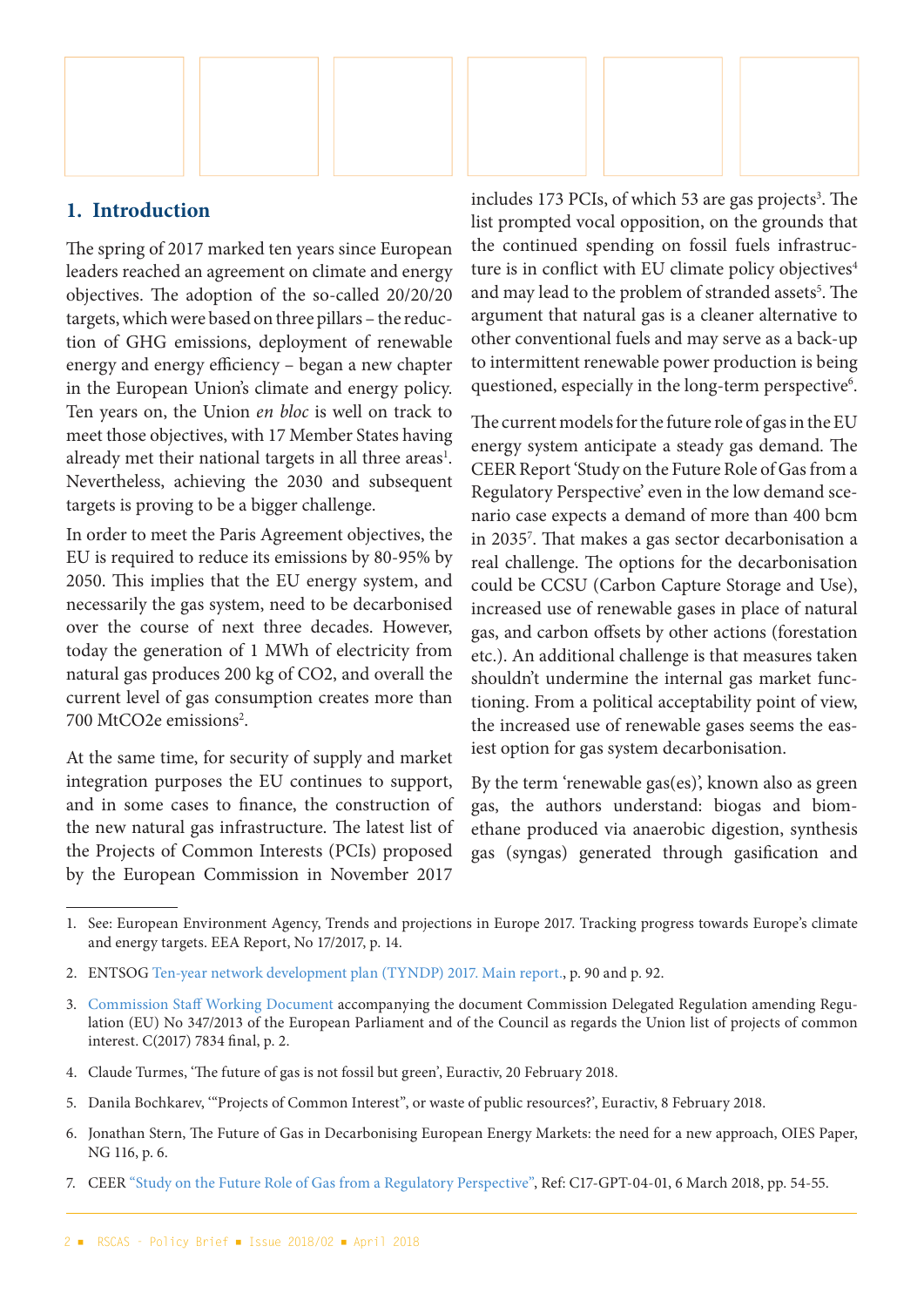

hydrogen and synthetic methane created via Powerto-Gas  $(P2G)^8$ .

This paper is structured as follows: the first part provides an overview of the EU experience with renewable gas and the projected potential of renewable gas production in 2030 perspective. In subsequent sections, the authors explain the major policy and cross-border barriers preventing the penetration of renewable gas in the EU energy mix. In the context of the current discussion on the role of gas in the future EU energy mix, this paper proposes some ways in which, according to the authors, renewable gas penetration in the EU's gas market might be boosted that will be followed by conclusions.

#### **2. Renewable Gas Experience in the EU**

Renewable gas is still a marginal energy carrier in Europe, accounting for 4% of the entire gas market in the European Union<sup>9</sup>. Moreover, the pace of growth of renewable gas production has been gradually declining since 2011 (22.4% in 2011, 17% in 2012, 14.3% in 2013, 7.3% in 2014, 4.2% in 2015 and 3% in 2016). Most renewable gas is produced in the form of biogas and is used locally to generate heat and power. However, between 2011 and 2016 biogas electricity generation has almost doubled from 35.9 TWh to 62.5 TWh. The majority of biogas (74.1%) is produced via an anaerobic digestion process from non-hazardous waste and raw plant matter. The rest is landfill biogas and gas from wastewater treatment

plants. Only a small part has been upgraded to biomethane and injected into the gas grid<sup>10</sup>.

Some EU Member States, such as Germany, Italy, France, the UK and Scandinavian countries have accumulated ample experience in the production and use of green gases. The utilisation of green gas has demonstrated additional benefits to low level of GHG emissions – empowerment of local communities, job creation in rural areas, and the reduction of emissions in agriculture. Biogas can be derived from various, locally-available feedstock. It is fair to say that the experience of renewable gas has shown that its production and use has clear environmental and social benefits<sup>11</sup>.

There are many reasons why the penetration of renewable gas is so limited. Most importantly, so far, renewable gas has been seen as a marginal renewable energy source, mainly as a form of support to rural communities. The task has never been to decarbonise the whole gas sector. Technology challenges are not fundamental, apart from the technologies involved in transforming woody biomass into green gas and Power-to-Gas that need additional investments to improve the cost/value performance. The question of feedstock is also important, especially given the difficult experience with biofuels<sup>12</sup>. Complicated administrative procedures delayed or cancelled some of the planned investments. Low carbon price and inconsistent support policy is also to blame<sup>13</sup>. At this stage, cross-border issues played a limited role, but there is already a case that demonstrates a need to address

- 11. For more information see: ECOFYS Study: Gas for Climate. How gas can help to achieve the Paris Agreement target in an affordable way, 15 February 2018, pp. 16-19.
- 12. A.K.P. Meyer, et al., Future European biogas: Animal manure, straw and grass potentials for a sustainable European biogas production, Biomass and Bioenergy (2017).
- 13. CE Delft, Eclareon, Wageningen Research Study: Optimal use of biogas from waste streams. An assessment of the potential of biogas from digestion in the EU beyond 2020, December 2016, pp. 22-29.

<sup>8.</sup> Green Gas. Facilitating a future green gas grid through the production of renewable gas. IEA Bioenergy Task 37, 2018:2, p. 5.

<sup>9.</sup> Frédéric Simon, Gas lobby chief: 'In 2050, 76% of gas could be renewable', Euractiv Special Report, 25-30 October 2017.

<sup>10.</sup> Biogas Barometer 2017. EurObserv'ER, 2017. Available at: <https://www.eurobserv-er.org/biogas-barometer-2017/> (consulted on 03/04/18).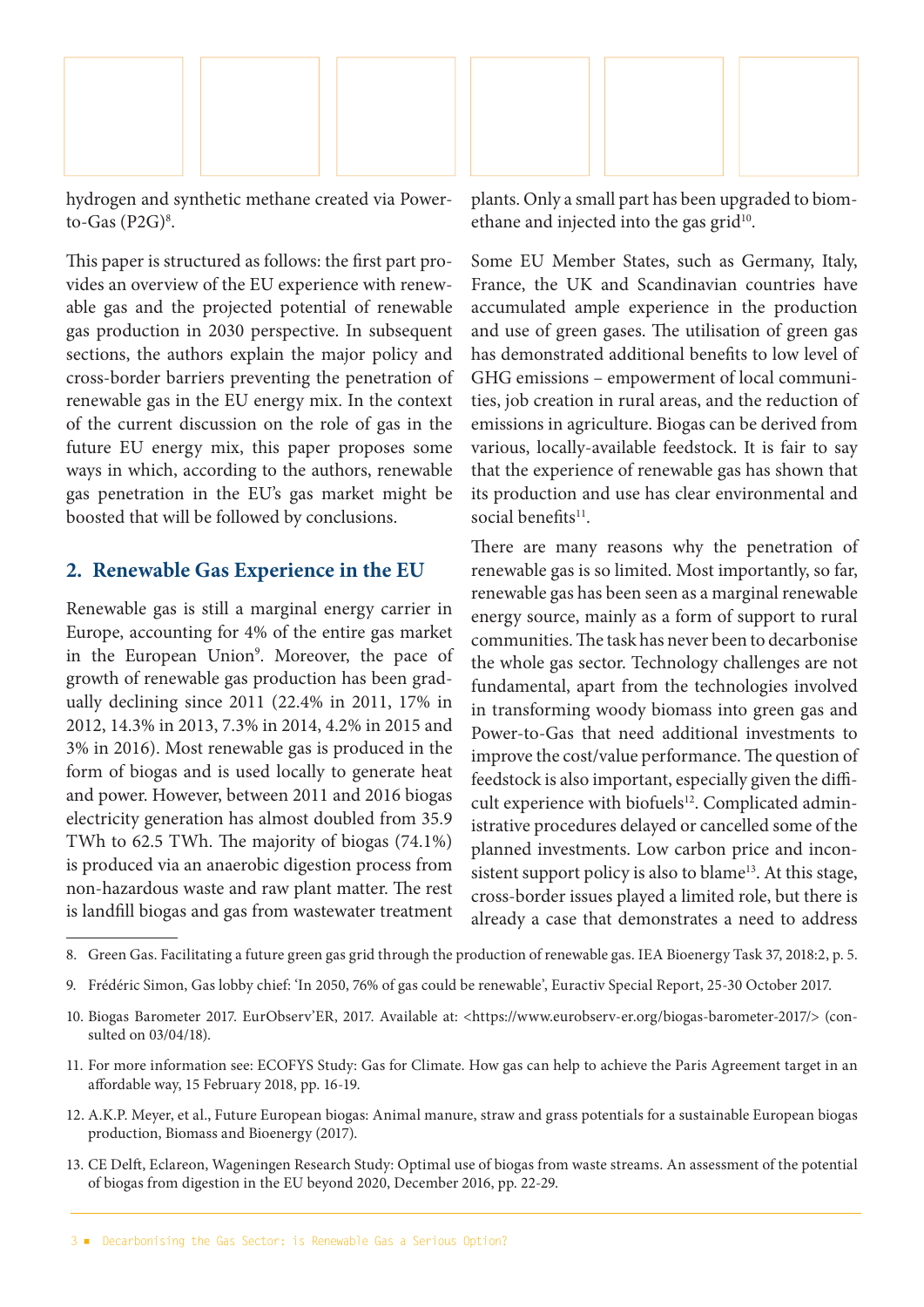

some cross-border challenges, which could hamper penetration of the renewable gas.

As a result, at this stage it is nearly impossible to forecast the share of renewable gas in the overall gas consumption for 2030. In general, long-term gas demand scenarios do not recognise renewable  $gases<sup>14</sup>$ . Some experts have suggested it could grow to 12-14%, but also that it could stay at the current level of 4%.

The willingness and the direction of the support for the renewable gas installations in EU Member States will play an important role in the growth of renewable gas production.

In March 2018, the European Commission approved a EUR 4.7 billion public support scheme for advanced biomethane and biofuels in Italy. The scheme will incentivise farmers to produce biomethane from manure and other residues originating from their farming activities and to use it in turn to power their agricultural machines and vehicles<sup>15</sup>.

In France the objective is to inject 8 TWh of biomethane into the gas grid in 2023, which is forty times the amount injected in 2016. In 2015 the adopted Energy Transition Law for Green Growth expects that renewable gas will provide 10% of France's energy mix by 2030. The production should reach 30 TWh. The ADEME (French Agency for the Environment and Energy Management) has found that the first injection experiences in the French network are positive. Biomethane injection units are rapidly reaching expected production and reliability levels<sup>16</sup>. Economic viability is guaranteed for sites with good technical performances thanks to the feed in tariffs (guaranteed for 15 years).

IRENA (International Renewable Energy Agency) in its study 'Renewable Energy Prospects for the European Union' recognises that biogas represents an interesting alternative for the future supply of renewable energy, and that it could be the solution for flexible power production and an option for the decarbonisation of the natural gas sector<sup>17</sup>. Nonetheless, it emphasises that 'The existence, stability and reliability of the policy framework and support schemes appears to be the number one driver in all countries. National targets and goals also are identified as an important driver for the sector'18.

In IRENA's analysis, the EU could double the renewable energy share in its energy mix, from 17% in 2015 to 34% in 2030 in a cost-efficient way using today's technologies<sup>19</sup>. The main drivers with strong cost savings are wind, solar and solar thermal sectors, the use of biomass in power and district heat requires additional costs. Interestingly the study does not consider the intermittency of the renewable electricity as an important challenge. It believes that by strengthening the grid and improving congestion management there should be no major problems. As

19. *Ibid.,* pp. 19-22.

<sup>14.</sup> One of the exceptions is ENTSOG Ten-Year Network Development Plan 2018. In the recently published [ENTSOs TYNDP](https://www.entsog.eu/public/uploads/files/publications/tyndp/2018/entsos_tyndp_2018_final_scenario_report.pdf)  [2018 Final Scenario Report,](https://www.entsog.eu/public/uploads/files/publications/tyndp/2018/entsos_tyndp_2018_final_scenario_report.pdf) the share of green gas ranges from 4.5% to 14%, depending on the scenario analysed. In all cases, ENTSOs expect strong biomethane development and that biomethane will form the lion's share of the green gas supply, pp. 14-15.

<sup>15.</sup> State aid: Commission approves €4.7 billion public support scheme for advanced biomethane and biofuels in Italy, European Commission – Press release, 1 March 2018.

<sup>16.</sup> Etude 'Un mix de gaz 100 % renouvelable en 2050 ?', conduite par l'ADEME en collaboration avec GRDF et GRTgaz, January 2018.

<sup>17.</sup> IRENA in cooperation with the European Commission, Renewable Energy Prospects for the European Union, February 2018.

<sup>18.</sup> *Ibid.,* p. 47.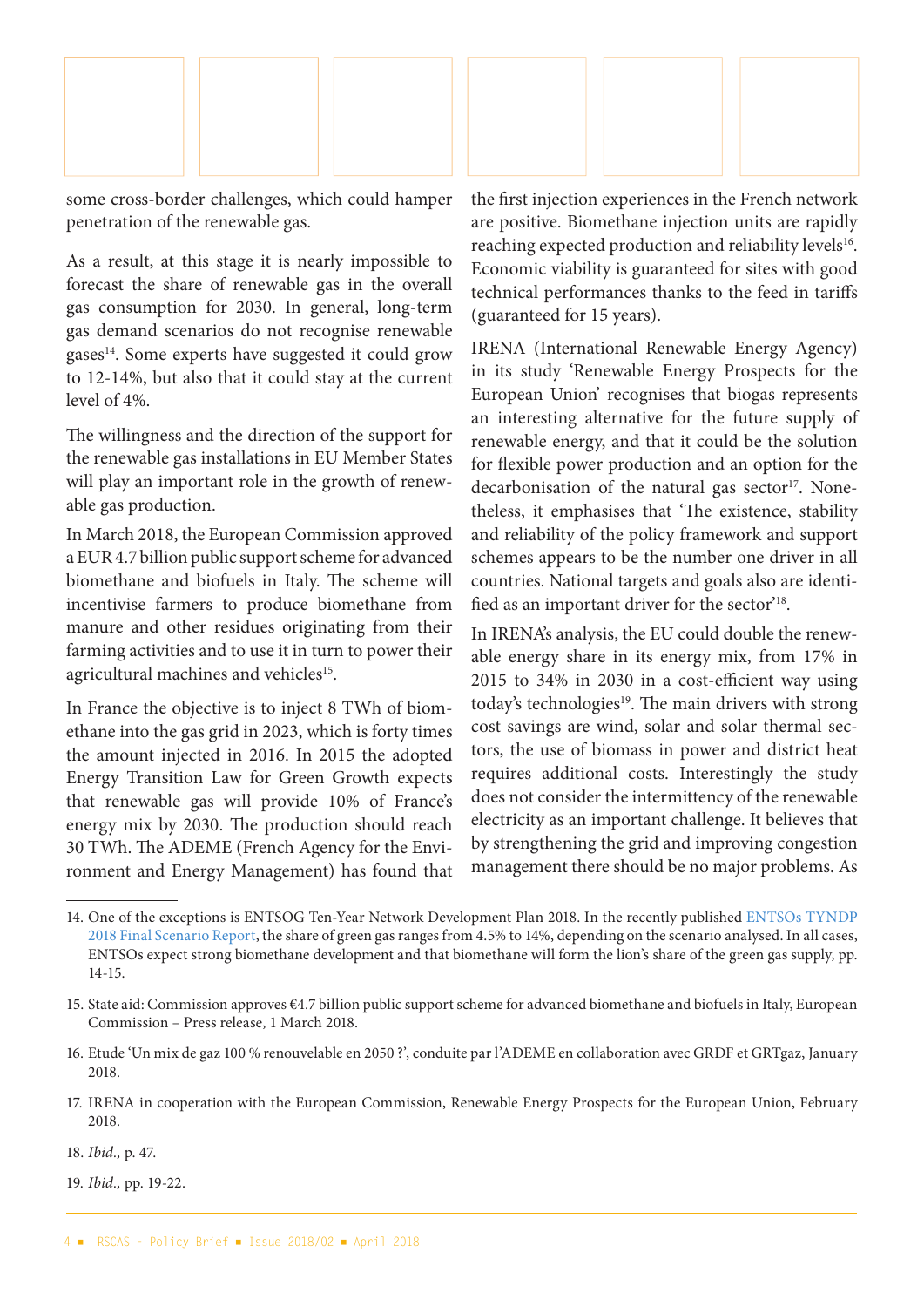

a result, the study does not mention Power-to-Gas related issues.

The analysis of the experience of the EU in the production and use of renewable gas shows that in the business-as-usual scenario we cannot expect substantial penetration of green gas in the EU energy mix.

#### **3. Policy Issues**

The penetration of renewable gas on the European level has been guided by the Directive on the promotion of the use of energy from renewable sources<sup>20</sup>. European legislators are finalising the recast of this directive, which will guide the penetration of the renewable energy sources in the EU's energy mix in the period after  $2020^{21}$ . There are many elements in the recast that could support stronger penetration of the renewable gas in the energy mix.

The share of the renewable energy sources should reach at least 27% in the final energy mix by 2030<sup>22</sup>. Administrative obstacles to build and operate RES installations will be substantially reduced with the creation of the 'one-stop-shop' for permit granting processes (Art. 16). Moreover, yearly targets to increase minimum annual shares of the renewable energy sources in heating and cooling and transport will be introduced (Art. 23). Changes in the targets for biofuels will favour an increased amount of feedstock to renewable gas (Art. 26).

There are also gas specific articles, demanding transparency and nondiscrimination in connecting renewable gas sources to the gas network and calling Member States to evaluate the need to extend their grids for the integration of the renewable gas (Art. 15). What is more, the proposed extension of Guarantees of Origin (GoO) to cover renewable gas could facilitate greater cross-border trade (Art. 19).

There aren't any country-specific binding targets. Member States should define their contribution to the achievement of the overall EU target as part of their Integrated National Energy and Climate Plans. The risks of this approach are that opportunities created for the production and use of the renewable gas won't be used and there will be parallel development of the renewable sector and natural gas sector without the decarbonisation of the latter. Such a development would be evidently more expensive for society as a whole. Additional risk comes from patchy developments of the decarbonisation of the renewable gas sector, which will impact the functioning of the internal energy market for gas.

It seems that the decarbonisation effort of the gas sector with the use of renewable gas should be more organised compared with the general approach to the increased use of renewable energy.

The governance process set out in the respective Regulation<sup>23</sup> could be used to agree on the soft targets for the share of the renewable gas in the gas grid. Taking into account the current development, the conservative target could be 12% of renewable gas

<sup>20.</sup> Directive 2009/28/EC of the European Parliament and of the Council of 23 April 2009 on the promotion of the use of energy from renewable sources and amending and subsequently repealing Directives 2001/77/EC and 2003/30/E.

<sup>21.</sup> Review of the Renewable Energy Directive 2009/28/EC to adapt it to the EU 2030 Climate and Energy Targets. In: [European](http://www.europarl.europa.eu/legislative-train/theme-resilient-energy-union-with-a-climate-change-policy/file-renewable-energy-directive-for-2030-with-sustainable-biomass-and-biofuels)  [Parliament Legislative Train Schedule](http://www.europarl.europa.eu/legislative-train/theme-resilient-energy-union-with-a-climate-change-policy/file-renewable-energy-directive-for-2030-with-sustainable-biomass-and-biofuels) (consulted on 10/04/2018).

<sup>22.</sup> European Commission, Proposal for a Directive on the promotion of the use of energy from renewable sources (recast), COM(2016)767.

<sup>23.</sup> Proposal for a Regulation of the European parliament and of the Council on the Governance of the Energy Union, amending Directive 94/22/EC, Directive 98/70/EC, Directive 2009/31/EC, Regulation (EC) No 663/2009, Regulation (EC) No 715/2009, Directive 2009/73/EC, Council Directive 2009/119/EC, Directive 2010/31/EU, Directive 2012/27/EU, Directive 2013/30/EU and Council Directive (EU) 2015/652 and repealing Regulation (EU) No 525/2013.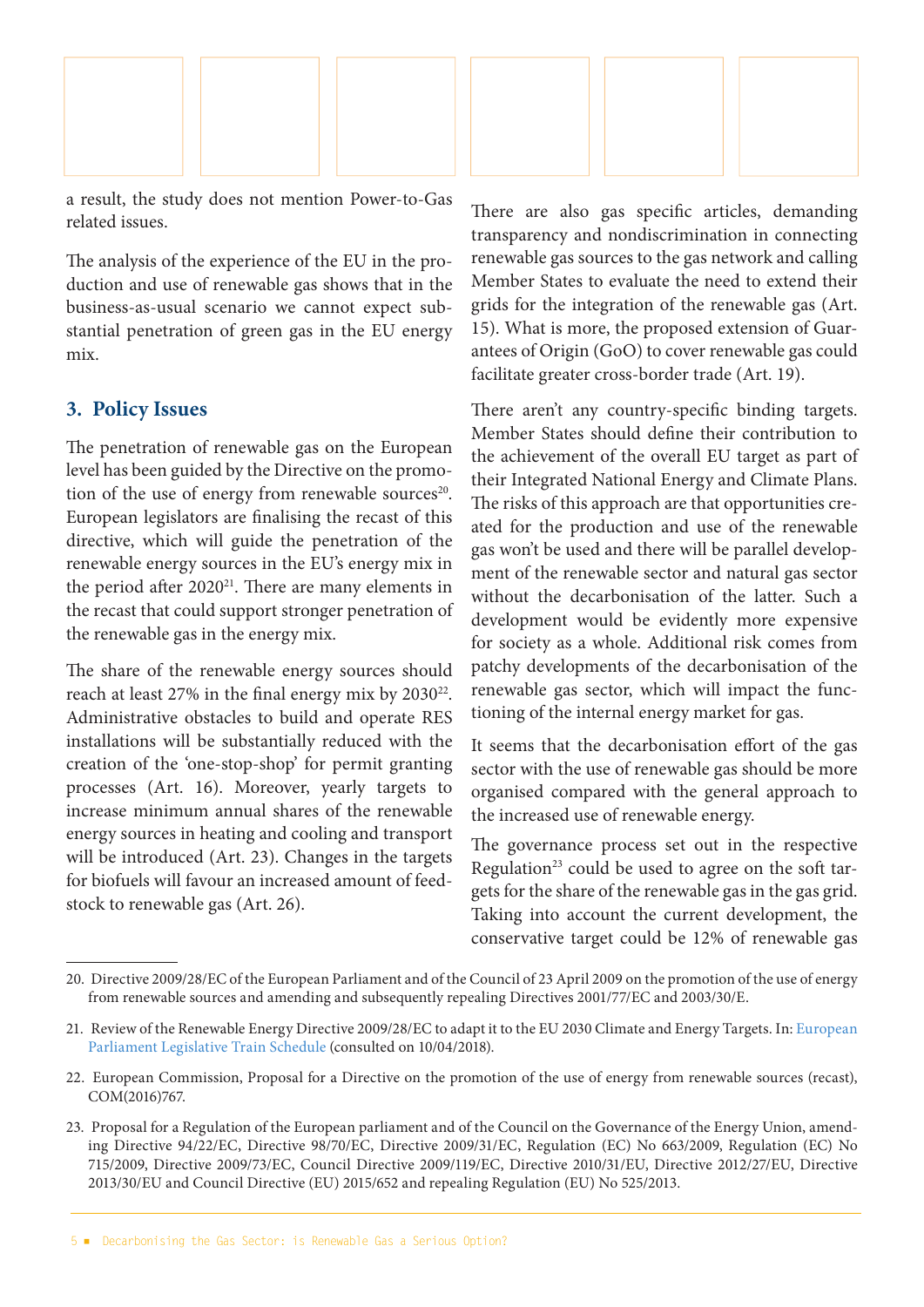

in the EU gas network in 2030. After agreeing the target one could also anticipate the trajectory of this target. The use of governance procedure monitoring could be established and corrective actions taken.

Even if the approach seems to be very top-down, it has been the best means of moving the EU's policies and targets forward. The success of '20-20-20' by 2020 is a good example. The non-binding nature of the approach could encourage the political support on the part of the Member States. It would be a mistake not to use the EU's well-developed gas grid, worth more than EUR 400 billion, to reach climate objectives<sup>24</sup>. The serious decarbonisation in the supply chain could help to avoid costly investments in the final use and provide for customers' comfort, as they will be able to use gas, which they were using for years, to satisfy their energy needs.

Looking from the consumers' perspective, the use of hydrogen and synthetic methane generated through Power-to-Gas technology is promising<sup>25</sup>, even if today's experience is mostly based on biogas. The ADEME 2016 study concludes that hydrogen produced from renewables could provide a serious contribution, in particular in transport and storage<sup>26</sup>. Also fertiliser production could be based only on the use of 'green' hydrogen. The hydrogen can compete with other technologies, since it provides a similar user experience to already available technologies, with lower impact on the environment, yet it is still

too costly27. If hydrogen is to play an important role in greening the gas grids, innovation and technological advancement will be needed to reduce the costs. There are factors beyond the gas sector like the availability of biomass, availability of green electricity and technological development in Power-to-Gas and woody biomass to gas processes, but even now quite a few measures could be used to provide predictable support for having more renewable gas in the existing gas networks. Favourable tariffs can be set for the renewable gas injected into the natural gas network. Favourable connection procedures could be set for the renewable gas transport to the gas network. It is particularly important to note that research indicates that today's tendency to use biogas for the local electricity production is less efficient compared with the production of biomethane<sup>28</sup>. Budzianowski demonstrates that biomethane feed-in-premium at a level of 0.03  $EUR_{2015}/kWh_f$  is sufficient to effectively support biomethane production.

The lessons learnt from the renewable electricity support schemes demonstrate that the state aid granted to renewable energy projects must be limited to the 'minimum necessary' for the investment to take place and the potential reduction of investment costs must translate into lower subsidies<sup>29</sup>. On the other hand, the investors need to acknowledge the inherent risk resulting from the fact that the public support schemes are not immune to the busi-

27. P. Dodds, Hydrogen markets and challenges, presented at the FSR Policy Workshop 'The Renewable Gas Complex and the European Path to Decarbonisation' (9 April 2018, Florence).

28. W. Budzianowski, D. Budzianowska, Economic analysis of biomethane and bioelectricity generation from biogas using different support schemes and plant configurations, Energy (2015).

29. V. Parail, Lessons from the renewable electricity transition, presented at the FSR Policy Workshop 'The Renewable Gas Complex and the European Path to Decarbonisation' (9 April 2018, Florence).

<sup>24.</sup> A. Bressand, Renewable gases: The EU energy transition context and some questions to bear in mind, presented at the FSR Policy Workshop 'The Renewable Gas Complex and the European Path to Decarbonisation' (9 April 2018, Florence).

<sup>25.</sup> Hydrogen is produced via electrolysis (electric current is used to split the molecules of water into hydrogen and oxygen). If the hydrogen is generated from renewable electricity, it is known as 'green hydrogen', in contrast to 'blue hydrogen' (involving the use of CCS technology) and 'grey hydrogen', both obtained from fossil sources.

<sup>26.</sup> Fiche technique, L'hydrogène dans la transition énergétique, ADEME, March 2018.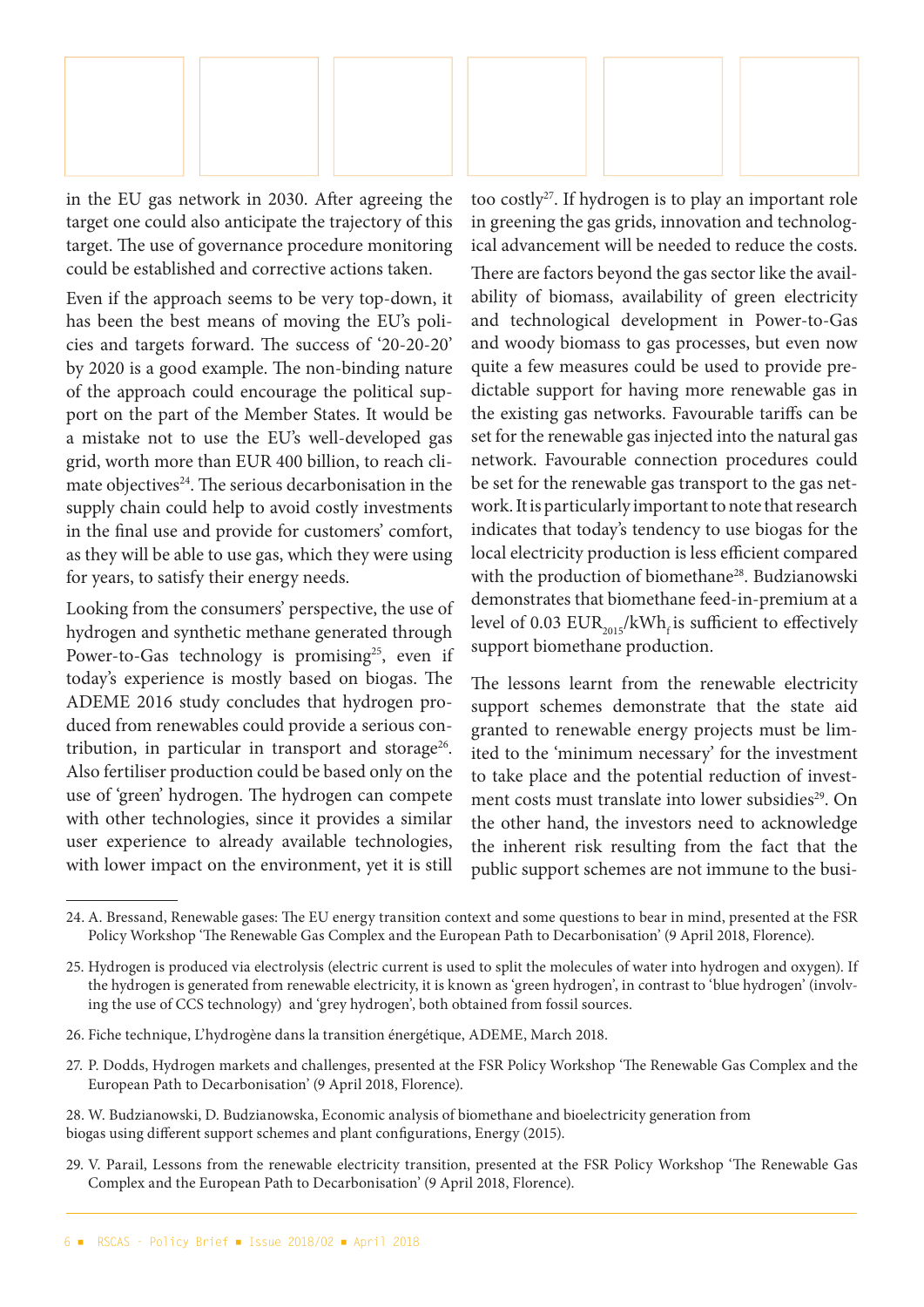

ness cycle and that the reduction of subsidies, even retroactive, is always possible. That is why the potential support schemes for renewable gas must be carefully designed and the investors need to assess the guarantees provided by governments.

#### **4. Cross-Border Issues**

Renewable gas, when injected into the natural gas grid, shouldn't create additional challenges for the internal gas market.

The First ACER Implementation Monitoring Report of the Network Code on Interoperability and Data Exchange signals the first problem case regarding the exchange of biomethane between the Danish and German networks<sup>30</sup>. Biogas is naturally rich in sulphur and as a result it is quite corrosive. Before the biogas becomes biomethane and is injected into the gas grid, it undergoes the process of the desulphurisation, which consists in the use of oxygen. As a result, the biomethane is low in sulphur, but contains oxygen.

This becomes an issue when the biomethane produced in Denmark crosses the border to Germany as the German national gas quality standards demand a lower oxygen level because oxygen damages the underground storage sites located close to the Danish-German border. In fact, different gas quality standards could provide an obstacle to the free movement of gas with injected renewable gas.

Commission Regulation 2015/703 establishing a Network Code on Interoperability and Data Exchange rules provides guidelines on how to address the potential cross-border trade restrictions due to gas quality differences<sup>31</sup>. Article  $15(1)$  provides that the Transmission System Operators (TSOs) should cooperate to avoid restrictions to cross-border trade due to gas quality differences, and have at their disposal tools such as swapping and co-mingling.

In case the cross-border trade restrictions are unavoidable, Art. 15(2) of the Network Code foresees a series of concrete actions that the TSOs are obliged to undertake within one year. It includes the submission of a joint proposal by the TSOs to the relevant NRAs, preceded by a cost benefit analysis and a public consultation, in order to find the most viable and cost-effective solution. It should be noted that these steps are to a large degree based on the goodwill of the involved TSOs and NRAs.

It seems that at this stage the currently binding regulatory provisions are satisfactory to address the potential challenges, provided the actors involved exhibit goodwill. This view is supported by the findings of the 2016 ENTSOG Implementation Monitoring Report that identified a potential trade restriction only on one Interconnection Point (IP). The procedure of Art. 15(2) has never been triggered, as any arising gas quality issues have been solved by the way of mutual cooperation between TSOs<sup>32</sup>. However, the gas quality in the EU should be monitored regularly, as it is possible that with the increase of the injection of renewable gases into the gas grids this issue will require a more decisive approach in the future.

On the basis of different experiences in different Member States a European benchmark on odorization and control processes could be established. The Directive on common rules for the internal market in natural gas adopted in 2009 encourages the Member States to support the use of renewable gases, pro-

<sup>30.</sup> First ACER Implementation Monitoring Report of the Network Code on Interoperability and Data Exchange, 4 December 2017, pp. 18-19.

<sup>31.</sup> Commission Regulation (EU) 2015/703 of 30 April 2015 establishing a network code on interoperability and data exchange rules.

<sup>32.</sup> Implementation Monitoring Report of the Network Code on Interoperability and Data Exchange Rules, 19 September 2016, p. 22.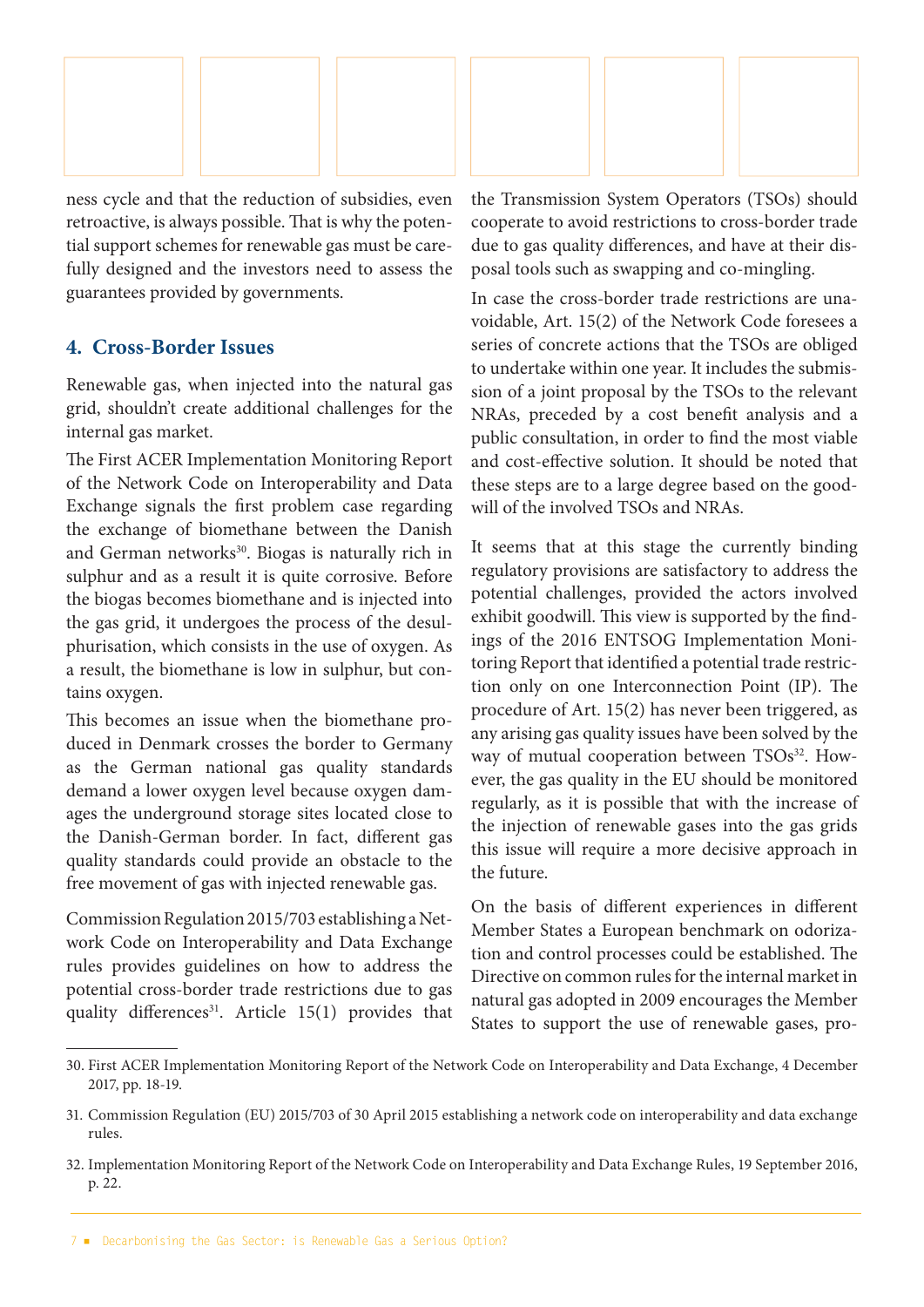

vided that their access to the gas grid 'is compatible with the relevant technical rules and safety standards on an ongoing basis'33. The safety issues should be regarded with the upmost importance and are crucial to encourage the penetration of renewable gas in the existing gas grid.

After the renewable gas is fed into the gas grid, it mingles with natural gas and can no longer be distinguished34. In order to provide the information to the final consumer about the renewable gas content, the Guarantee of Origin certificates are being issued. To enable cross-border trade the certificates will need to be interchangeable and represent the same value. Ultimately, there should be no differences between domestic and imported renewable gas<sup>35</sup>.

### **5. Renewable Gas is Currently a Key Decarbonisation Option for the Gas Sector**

The gas sector should engage in the EU's decarbonisation efforts in order to remain an important ingredient of the EU energy system in the long-term. We believe that the injection of renewable gas into the existing gas grid is the most politically acceptable and economically viable option, which at the same time, do not require the consumers to change their energy consumption patterns.

The analysis of the European Union's experience with renewable gas production demonstrated that the boost in the green gas production will not be possible without the change of current *status quo*, thereby we propose to:

- Incorporate a soft target for renewable gas injection into the gas network
- Encourage the creation of the incentives for the green gas injection into the grid
- Incentivise innovation through regulatory changes
- Introduce an European benchmark on the odourisation and control processes in order to avoid potential cross-border restrictions in renewable gas trade
- Monitor, on a regular basis, any issues that can constitute a challenge to cross-border trade in renewable gas.

<sup>33.</sup> Directive 2009/73/EC of the European Parliament and of the Council of 13 July 2009 concerning common rules for the internal market in natural gas and repealing Directive 2003/55/EC, recitals para. 26.

<sup>34.</sup> Spijker, E., *et al.* (2015). A level playing field for the European biogas and biomethane markets - Case of the Netherlands and Germany: policy environment, key differences and harmonisation issues, pp. 4-5.

<sup>35.</sup> Biomethane. Status and Factors Affecting Market Development and Trade. A Joint Study by IEA Bioenergy Task 40 and Task 37, September 2014, p. 55.